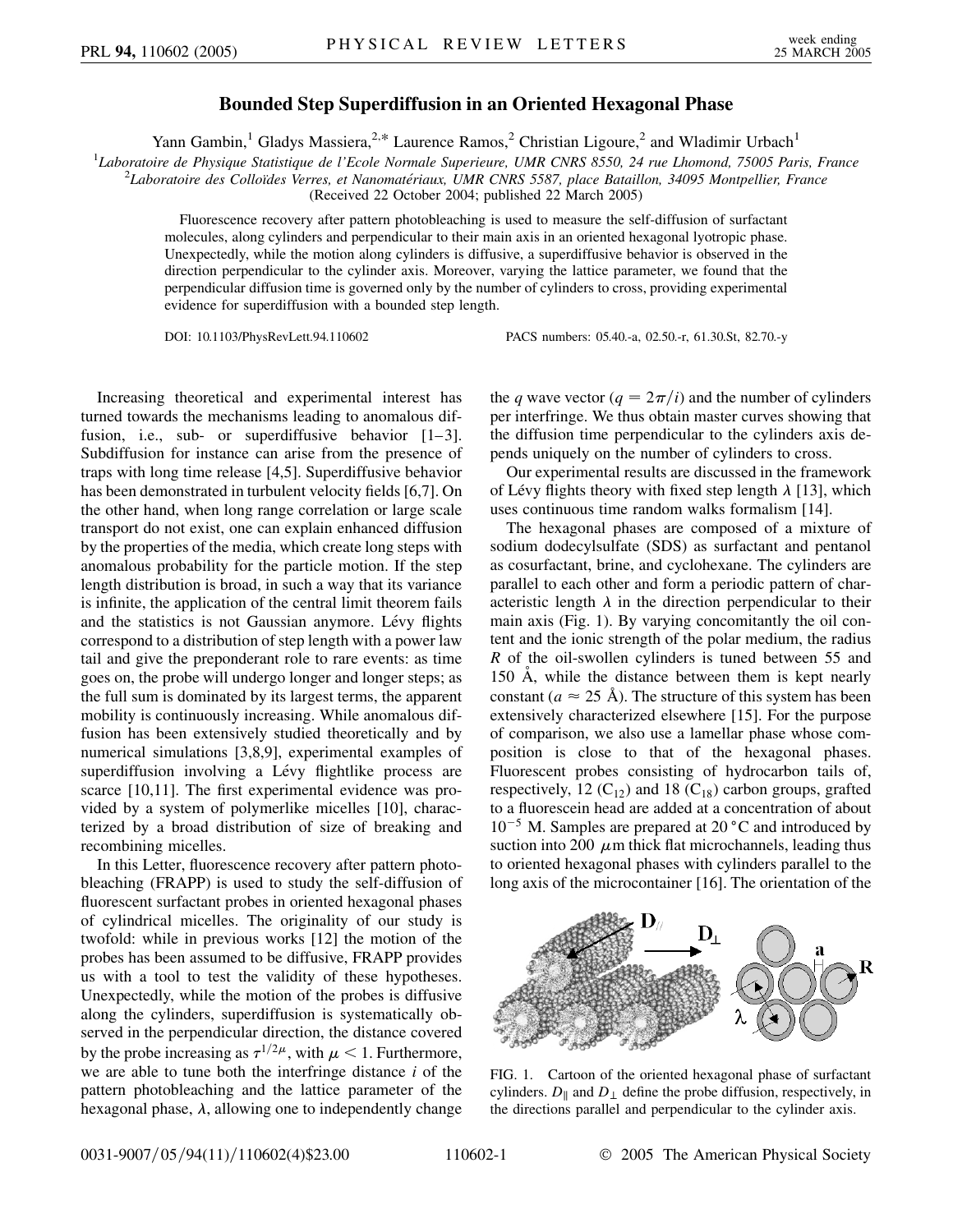hexagonal phase is controlled between each experiment. An area of the sample is considered suitable if under a polarized microscope it appears completely black between crossed polarizers (when one of the polarizers is parallel to the main orientation of the cylinders), and if the area neighboring that spot is free of textures and defects. Samples are extremely stable, and any phase transition is easily detectable, betrayed by its well-known defect features.

The FRAPP technique is described in detail in Ref. [17]. Shortly, when illuminated by a high intensity laser flash (200 mW), the fluorescent molecules are irreversibly bleached. The recovery of fluorescence intensity  $I(t)$  in the bleached areas is governed by the self-diffusion of the unbleached probes and monitored by a low intensity laser beam. In order to improve the signal-to-noise ratio, we use a fringe pattern, created by two laser beams intersecting exactly in the focal plane of a light microscope. Using various converging lenses, any fringe of size *i* between 1 and 150  $\mu$ m can be obtained in a spot of diameter ranging from 50  $\mu$ m up to 2 mm. The ability to observe the bleaching spot with the microscope allows a precise measure of the fringe size and a careful choice of the studied area. A goniometer ensures an accurate measurement of the angle of the cylinders with respect to the fringes. The fringe position is modulated at a frequency  $\omega$ , and the signal is detected at  $\omega$  and  $2\omega$  using a lock-in amplifier. In all experiments, monoexponential recoveries of fluorescence are measured: the signal at  $2\omega$  is proportional to  $I_0[1 - \exp(-t/\tau)]$ . The coefficient of diffusion *D*, in a privileged direction defined by the fringe pattern wave vector **q**  $(q = 2\pi/i)$ , is deduced from  $D = (\tau q^2)^{-1}$ . For Brownian diffusion, *D* is *q* independent.

In the first set of experiments, the scattering vector **q** is fixed, and the sample rotates on a goniometer. The zero angle is defined as the angle  $\theta$ , at which the sample is perfectly black between crossed polarizers. Figure 2 shows



FIG. 2. Diffusion coefficient as a function of the angle between the **q** vector and the micelles long axis, for a sample with  $R =$ 55 Å. Main curve: Blowup around  $\theta = 0$  with an interfringe  $i =$ 6.6  $\mu$ m for ( $\square$ ) C<sub>12</sub> and ( $\blacktriangle$ ) C<sub>18</sub> probes. Inset: Full  $D(\theta)$  curve for  $C_{18}$  and  $i = 44 \mu m$ . Solid line: Fit to the data [Eq. (1)] that yields  $D_{\parallel} = 50 \times 10^{-12} \text{ m}^2/\text{s}$  and  $D_{\perp} = 0.7 \times 10^{-12} \text{ m}^2/\text{s}$ .

the angular dependence of the diffusion coefficient; *D* increases monotonically when  $\theta$  varies between  $0^{\circ}$  and 90°. A fit with the simple equation

$$
D(\theta) = D_{\perp} \cos^2(\theta) + D_{\parallel} \sin^2(\theta) \tag{1}
$$

[18] describes perfectly the experimental data (inset of Fig. 2) and allows one to extract the diffusion coefficient along the micelles  $(D_{\parallel})$  and perpendicular to their main axis  $(D_{\perp})$ . Furthermore, Fig. 2 demonstrates the high quality of the orientation on the bleaching spot length scale, as well as our ability to measure reliably the two diffusion coefficients,  $D_{\parallel}$  and  $D_{\perp}$ . We find that the diffusion is highly anisotropic with  $10^2 < D_{\parallel}/D_{\perp} < 10^3$ .

We performed experiments on parallel and perpendicular mobilities, varying both the radius of the micelles and the hydrophobicity of the probes. Results for  $D_{\parallel}$  are summarized in Fig. 3. For fringe size ranging from 5 to 150  $\mu$ m, all samples exhibit Brownian diffusion as proved by the linear variation of  $\tau^{-1}$  with  $q^2$  (a typical plot is shown in the inset of Fig. 3). For both  $C_{12}$  and  $C_{18}$  probes, a similar increase of  $D_{\parallel}$  is observed when the curvature of the surface over which the probe molecules diffuse is varied (from 0 for the lamellar phase down to  $1/55 \text{ Å}^{-1}$ for the hexagonal phase with the smallest cylinders). Figure 3 shows that when the radius of the micelles decreases, the probe encounters a slightly increasing hindrance to its mobility, possibly due to steric interactions between the probe and SDS surfactant molecules. In addition, we find that, for a given curvature,  $D_{\parallel}$  depends only slightly on the probe but is smaller for the  $C_{18}$  probe. In good agreement with the prediction of Cohen and Turnbull [19], and with previous experimental results [20] describing a diffusion governed by local defects in a surfactant layer,  $D_{\parallel}$  is inversely proportional to the square root of the probe weight.

Strikingly, for all samples and all probes, an enhanced diffusion is observed in the direction perpendicular to the cylinders. We find that the distance covered by the probes



FIG. 3. Diffusion coefficient along the cylinders,  $D_{\parallel}$ , as a function of the inverse of the cylinder radius, for  $\left(\Box\right)$  C<sub>12</sub> and ( $\triangle$ ) C<sub>18</sub>. Each point is obtained from the slope of a  $\tau^{-1}$  vs  $q^2$  plot (inset). Experimental errors are smaller than symbol size.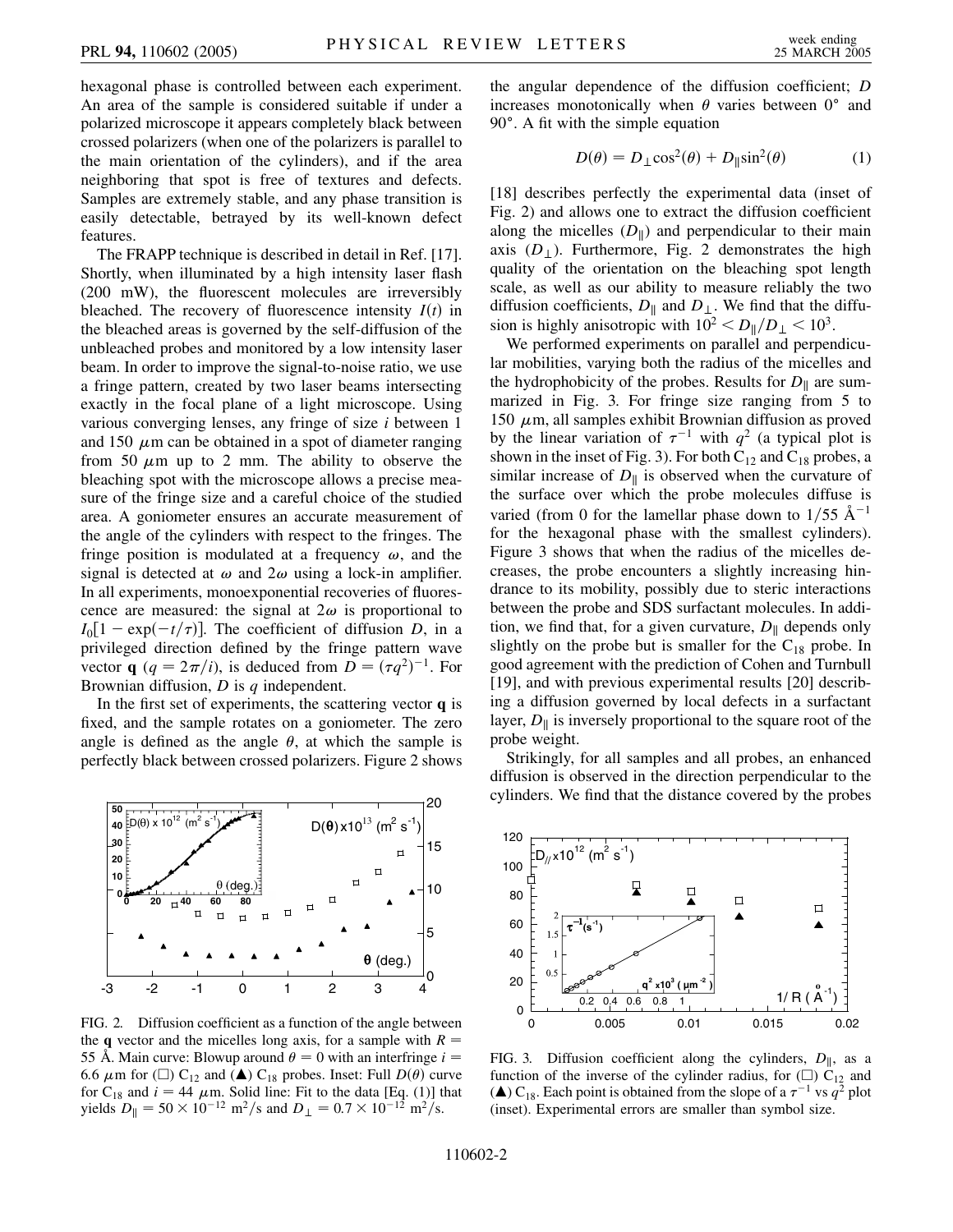



FIG. 4. Characteristic diffusion time  $\tau$  of the C<sub>12</sub> probe vs the square of fringe size  $i^2$  for micelles of radius  $R = 55$  ( $\Box$ ), 76( $\odot$ ), 99( $\triangle$ ), and 150 A( $\diamond$ ). The dotted line represents a Brownian diffusion for  $R = 55$  Å.

scales as  $\tau^{1/2\mu}$ , with exponents  $2\mu$  varying from 1.57 to 1.76. Figure 4 shows the diffusion time measured when the **q** vector is perpendicular to the cylinders as a function of the amplitude of the fringe size for  $C_{12}$  and for various cylinders radii. It was systematically found that  $\tau$  decreases when *R* increases. However, if we rescale the interfringe by the lattice parameter of the hexagonal phase and plot the data as a function of  $N = i/\lambda$ , *N* being the number of cylinders encountered by the probes when traveling over a distance of an interfringe *i*, all the data gather onto a master curve (Fig. 5). Figure 6 proves that for both probes, over three decades of time, the master curves scale as a power law,  $\tau = N^{2\mu}$ , with  $2\mu = 1.75 \pm 0.05$  for C<sub>12</sub> and  $2\mu =$  $1.65 \pm 0.05$  for C<sub>18</sub>. The master curves demonstrate that the elementary step for diffusion is the lattice parameter. In other words, if the interfringe contains the same number of micelles, the characteristic relaxation time will be the same whatever the interfringe value is.

Before any further analysis of the enhanced diffusion, we note that we have carefully checked for possible artifacts in our measurement system. As the defects in orientation remain the same over days, and since no signal at  $\omega$ has been observed by the lock-in amplifier, convection in our sample is excluded [17]. A careful choice of perfectly oriented areas allows one to determine the characteristic



FIG. 5. Characteristic time  $\tau$  versus the number of micelles crossed  $(i/\lambda)^2$  for C<sub>12</sub>: all the points from Fig. 4 (same symbols used) gather onto a master curve.

monoexponential recovery time  $\tau$  with a precision better than 2%. From 15  $^{\circ}$ C up to 45  $^{\circ}$ C, we explored the limits of existence of the hexagonal phase without significant changes in the results. We have varied both the depth of the capillary from 100 to 200  $\mu$ m and its width from 1 to 4 mm, as well as the concentration of fluorescent molecules and the intensity of the laser beam, without influencing on the results. We have checked that a pattern with a 10  $\mu$ m interfringe created inside bleaching spots of 50, 100, 200, 500  $\mu$ m up to 2 mm (width of the microchannel) takes precisely the same time to relax.

The three main results obtained for the self-diffusion in the direction perpendicular to the cylinders show that (i) the diffusion is controlled by the ratio between the interfringe and the lattice parameter, (ii) the motion of the probe is superdiffusive, and (iii) different probes have a slightly different behavior, depending on their affinity for the micellar core. Unlike the classic Lévy flights, the diffusion  $D_{\perp}$  can be seen as a random walk with a fixed step length equal to the lattice parameter  $\lambda$ , as suggested by the master curve (Fig. 5). The diffusion is indeed selfsimilar; i.e., the time needed for a probe to travel on a distance equal to the fringe size does not depend on that specific size nor on the cylinder radius, but on the number of cylinders to cross. In a lattice of cylindrical micelles which are intuitively expected rather to act as "traps," superdiffusion seems paradoxical. However, it could stem from a purely statistical mechanism [13]. The basis of the model is to consider no longer the waiting time distribution but the number of steps undergone by the probe in a fixed interval of time, the step length being fixed. If a strong fluctuation of step density exists in the system, and if the first moment of the density diverges, the mean residence time will vanish and the number of events can grow superlinearly with time. As time runs, the probe will undergo longer and longer series of quick steps in a self-similar manner, eventually leading to the observed enhanced diffusion. Such extreme events can be very rare; the key to



FIG. 6. Characteristic time  $\tau$  versus the number of micelles crossed *N* (=  $i/\lambda$ ) by C<sub>12</sub> (solid symbols) and C<sub>18</sub> (open symbols) probes. Dotted lines are the best fits obtained with a power law  $\tau = N^{2\mu}$ , with  $2\mu = 1.75 \pm 0.05$  for C<sub>12</sub> and 1.65  $\pm$ 0.05 for C<sub>18</sub>. For comparison, the slope  $\tau = N^2$  is represented by the solid line.